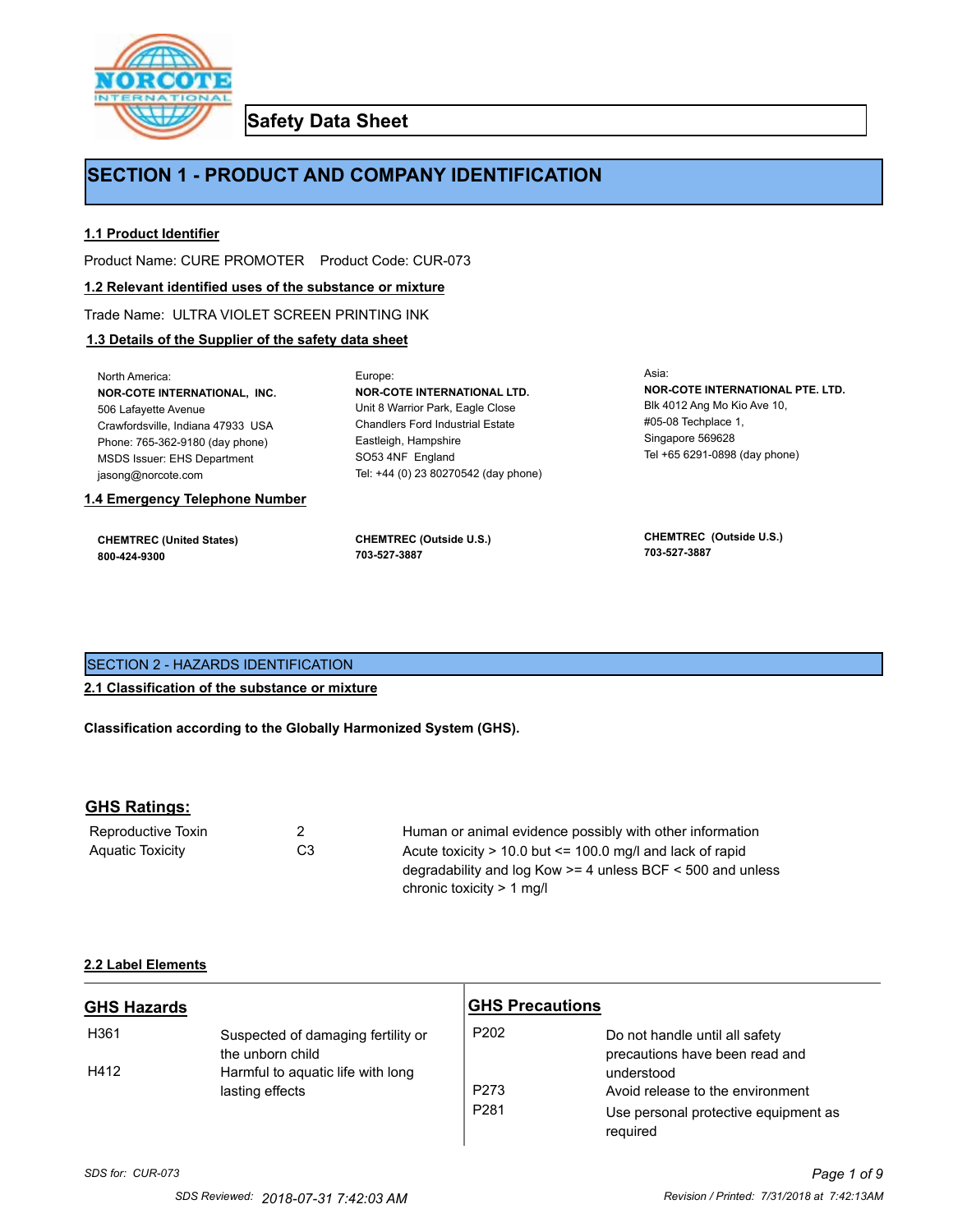**Warning**



**EMERGENCY OVERVIEW:** Product is a liquid with mild acrylic odor that may be harmful if inhaled or swallowed. Product may cause serious damage to eyes, allergic skin reactions and irritation to respiratory system. Avoid breathing vapors. Avoid spillage to sewers or waterways.

#### **ROUTES OF ENTRY:** Dermal, Inhalation, Ingestion

**ACUTE HEALTH EFFECTS:** Irritant to skin, eyes and respiratory tract. Effects may be delayed for several hours. None Known

**Skin Contact:** Potential irritant and can cause allergic skin reaction. Repeated or prolonged contact may cause sensitization.

**Eye Contact:** Liquid, vapors, or mists may cause eye irritation. Protect eyes from repeated or prolonged contact.

**Ingestion:** May be harmful if swallowed. Gastrointestinal tract irritation may result. **Inhalation:** May be harmful if inhaled. May cause irritation to upper respiratory tract upon prolonged or repeated

inhalation.

#### **Effects of Overexposure**

**MEDICAL CONDITIONS AGGRAVATED BY EXPOSURE:** Repeated and prolonged overexposure may increase the potential for adverse health effects.

**CHRONIC HEALTH EFFECTS:** No additional information

#### SECTION 3 - COMPOSITION / INFORMATION ON INGREDIENTS

#### **3.2 Mixtures**

\*Note: The exact concentrations of the below listed chemicals are being withheld as a trade secret

| <b>Chemical Name</b>                                   | <b>Percent</b><br>Weight | CAS#                         | EC No.    | <b>Classification (GHS)</b> |
|--------------------------------------------------------|--------------------------|------------------------------|-----------|-----------------------------|
| 1-Propanone, 2-<br>hydroxy-2-methyl-1-<br>phenyl-      | 40.00 - 50.00 %          | 7473-98-5                    | 231-272-0 | H302                        |
| Diphenyl-2,4,6-<br>trimethylbenzoyl<br>phosphine oxide | 140.00 - 50.00 %         | 75980-60-8                   | 278-355-8 | H361f                       |
| Non Hazardous<br>Proprietary                           | 5.00 - 10.00 %           | proprietary Non<br>Hazardous |           |                             |

#### SECTION 4 - FIRST AID MEASURES

#### **4.1 Description of first aid measures**

**INHALATION:** Move subject to fresh air and keep warm. If subject is not breathing, administer artificial respiration. If breathing is difficult, have qualified personnel administer oxygen and get medical attention .

**EYE CONTACT:** Flush the eye and under lids with warm water for 15 minutes. Remove any contact lenses during the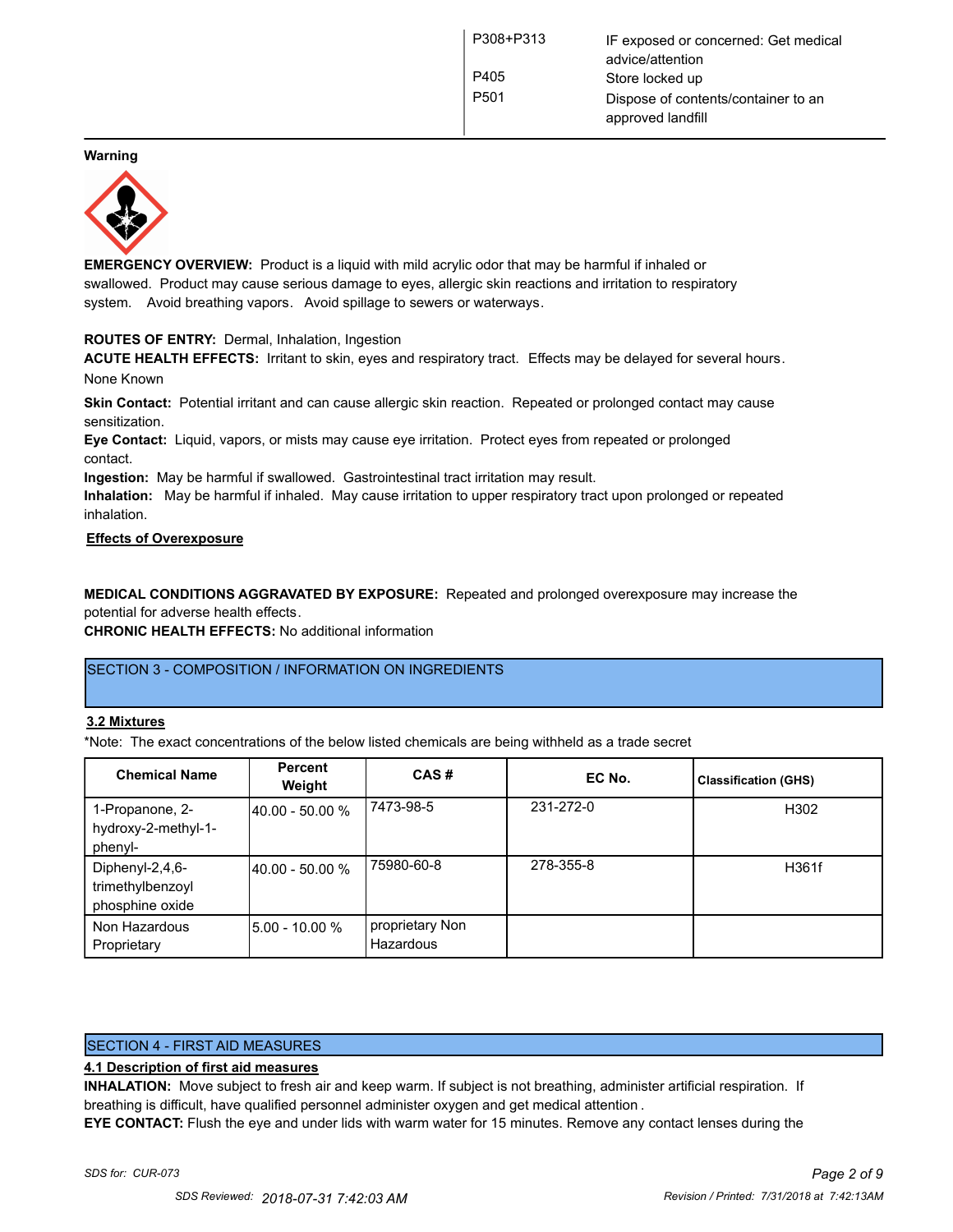flushing. Get immediate medical attention if symptoms persist.

**SKIN CONTACT:** Remove and isolate contaminated clothing and shoes. Remove excess material from skin with clean cloth. Flush skin with running lukewarm water. Wash affected areas using mild soap.

**INGESTION:** If appreciable quantities are swallowed, seek immediate medical attention. Do NOT induce vomiting. Never give anything by mouth to an unconscious person.

## SECTION 5 - FIRE FIGHTING MEASURES

#### **5.1 Extinguising Media**

Evacuate area of all non-emergency personell. Firefighters must wear full emergency equipment with self contained breathing apparatus. At elevated temperatures hazardous polymerization may occur causing container rupture and in extreme cases, explosion. Fight fires from upwind and cool intact containers with water spray or stream at maximum range.

Flash Point: 100 C (212 F)

**FLAMMABLE/EXPLOSIVE LIMITS (Volume % in air):** Not established **EXTINGUISHING METHOD:** Water fog, carbon dioxide (CO2) or dry chemical

#### **5.2 Special Hazards arising from the substance or mixture:**

Thermal decomposition can lead to release of irritating gases and vapors

#### **5.3 Advice for firefighters**

#### **Protective Equipment:**

Wear full emergency equipment with selfcontained breathing apparatus . Refer to Section 8

#### **5.4 Additional Information**

 Heating causes a rise in pressue, risk of bursting and combustion Shut off sources of ignition Carbon monoxide and carbon dioxide may form upon combustion

## **OSHA CLASSIFICATION:** Class IIIB Combustible

#### SECTION 6 - ACCIDENTAL RELEASE MEASURES

#### **6.1 Personal precautions, protective equipment and emergency procedures**

Remove all sources of ignition and ventilate area. Avoid skin and eye contact. Use respiratory protection.

#### **6.2 Environmental precautions**

Avoid release to the environment. Local authorities should be advised if significant spillages cannot be contained

#### **6.3 Methods and materials for containment and cleaning up**

 Absorb with inert materials such as dry clay or sand and place in closed container for disposal as solid waste in accordance with all applicable regulations.

#### **6.4 Reference to other sections**

See Section 7 for information on safe handling See Section 8 for information on personal protection equipment See Section 13 for disposal information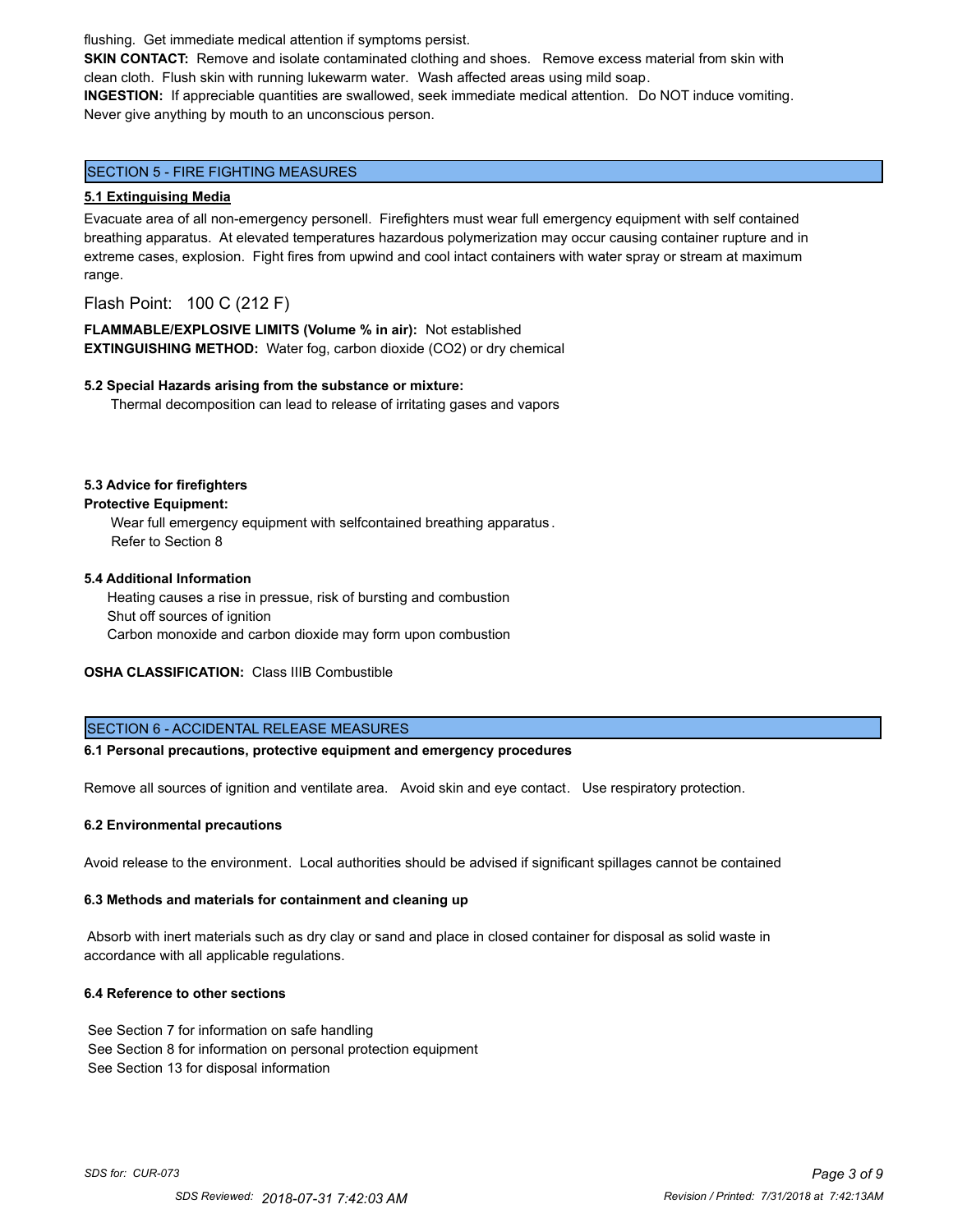## SECTION 7 - HANDLING AND STORAGE

## **7.1 Precautions for safe handling**

Avoid any unnecessary contact. Use protective clothing specified in Section 8.

#### **7.2 Conditions for safe storage, including and incompatibilities**

Store away from heat and sunlight to prevent spontaneous polymerization. Store below 90° F (32° C). Protect containers from physical damage. Storage of containers should conform to flammable and combustible liquid regulations.

#### **7.3 Specific End Use(s):**

No further relevant information available

#### **SECTION 8 - EXPOSURE CONTROLS / PERSONAL PROTECTION**

#### **8.1 Control parameters**

**Exposure Limits:** Not established for mixture

| <b>Chemical Name / CAS No.</b>                                                | <b>OSHA Exposure Limits</b> | <b>ACGIH Exposure Limits</b> | <b>Other Exposure Limits</b> |
|-------------------------------------------------------------------------------|-----------------------------|------------------------------|------------------------------|
| 1-Propanone, 2-hydroxy-2-<br>methyl-1-phenyl-<br> 7473-98-5                   | Not Established             | Not Established              | Not Established              |
| Diphenyl-2,4,6-<br>trimethylbenzoyl phosphine<br><b>l</b> oxide<br>75980-60-8 | Not Established             | Not Established              | Not Established              |
| Non Hazardous Proprietary<br>proprietary Non Hazardous                        | Not Established             | Not Established              | Not Established              |

#### **8.2 Exposure Controls**

**VENTILATION:** Provide natural or mechanical ventilation to minimize exposure. If practical, use local mechanical exhaust ventilation at sources of air contamination.

**EYE PROTECTION:** Use splash-proof safety goggles or safety glasses that are ANSI approved to prevent eye contact. Eyewash availability is also recommended.

**HAND PROTECTION:** Use nitrile, butyl or other gloves that are resistant to chemicals in Section 2. Replace immediately if punctured or torn or when a change of appearance (color, elasticity, shape) occurs . A minimum of 0.45mm thick gloves for long duration exposure (up to 4 hours) or mechanical handling activities; single use, disposable gloves for short duration exposures not exceeding 30 minutes or where splashes are likely, are recommended.

**RESPIRATORY PROTECTION:** Use of NIOSH/MSHA approved respirators is recommended where exposure limits may be exceeded. Consult the respirator manufacturer for appropriate type and application. **SKIN PROTECTION:** Protective or disposable outer clothing is recommended.

**Environmental Exposure Controls:** Avoid release to the environment. The product should not be allowed to enter drains, water courses or the soil.

| <b>ISECTION 9 - PHYSICAL AND CHEMICAL PROPERTIES</b>      |                                   |                        |                   |
|-----------------------------------------------------------|-----------------------------------|------------------------|-------------------|
| 9.1 Information on basic physical and chemical properties |                                   |                        |                   |
| Appearance:                                               | Liquid with moderate<br>viscosity | Odor:                  | Mild Acrylic odor |
| Vapor Pressure:                                           | Not Established                   | <b>Vapor Density:</b>  | Heavier than Air  |
| $ pH$ :                                                   | Not Established                   | Formula KG / Gal       | 4.18              |
| <b>Melting Point:</b>                                     | Not Available                     | <b>Freezing Point:</b> | Not Available     |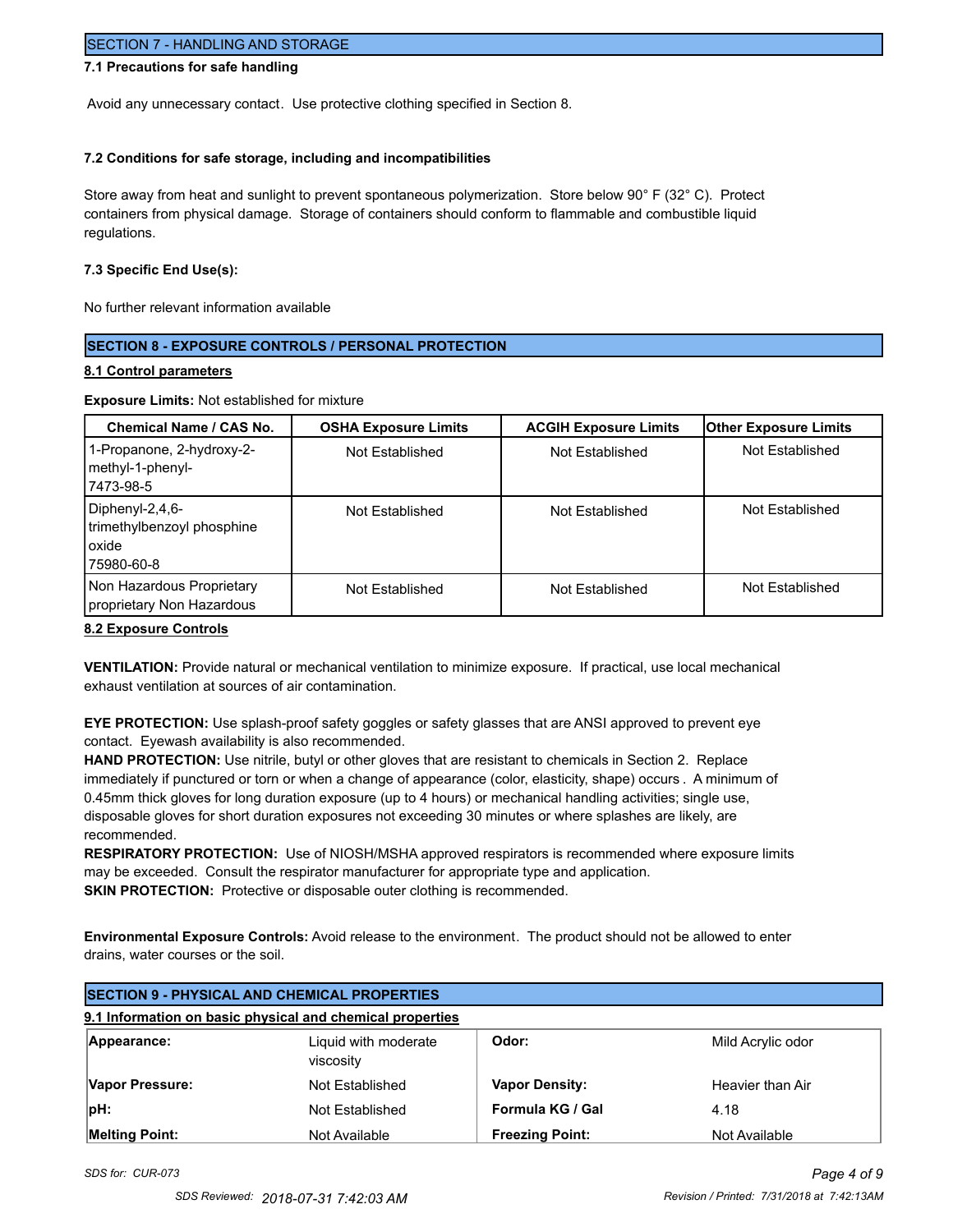| Solubility:                      | Not Soluble in Water           | <b>Boiling range:</b>            | Not Available   |
|----------------------------------|--------------------------------|----------------------------------|-----------------|
| <b>Flash Point:</b>              | See Section 5.1                | <b>Evaporation Rate:</b>         | $<$ 1           |
| <b>Flammability:</b>             | See Section 5.4                | <b>Explosive Limits:</b>         | See Section 5.4 |
| Viscosity:                       | See Certificate of<br>Analysis | Formula Lb / Gal                 | 9.20            |
| <b>Specific Gravity (SG)</b>     | 1.103                          | % Weight Volatile (VOC)          | 0.0760          |
| <b>Partition Coefficient</b>     | Not Available                  | Weight VOC (lb/gl)               | 0.007           |
| <b>Auto-Ignition Temperature</b> | Not Available                  | <b>Decomposition Temperature</b> | Not Available   |

## **SECTION 10 - REACTIVITY / STABILITY HAZARD DATA**

## **10.1 Reactivity**

None known

## **10.2 Chemical Stability**

This material is stable under recommended storage and handling conditions.

#### **10.3 Possibility of hazardous reaction**

Under certain conditions (excess temperatures and contamination) hazardous polymerization may occur. Avoid high temperature and contamination with foreign materials.

## **10.4 CONDITIONS TO AVOID:**

Excessive heat, ignition sources and contamination with dirt and other foreign materials.

## **10.5 Incompatible Materials:**

Avoid contamination or inappropriate mixing with strong oxidizing agents, peroxides, strongly caustic materials and metal corrosion products including rust. Do not expose to UV light during storage.

## **10.6 Hazardous decomposition products**

Thermal oxidation or pyrolysis (as in fire) may yield carbon dioxide, carbon monoxide and volatile organic fragments which are flammable, irritating or toxic.

## Hazardous polymerization will not occur. **SECTION 11 - TOXICOLOGICAL INFORMATION**

#### **Component Toxicity:**

| <b>Component Description</b><br>Oral, Dermal, Inhalation<br><b>Toxicity</b> | Ecotoxocity: |
|-----------------------------------------------------------------------------|--------------|
| 1-Propanone, 2-hydroxy-2-methyl-1-phenyl-<br>Oral:1,694.00 mg/kg (Rat)      | N/A          |
| Diphenyl-2,4,6-trimethylbenzoyl phosphine oxide                             | N/A          |
| Non Hazardous Proprietary                                                   | N/A          |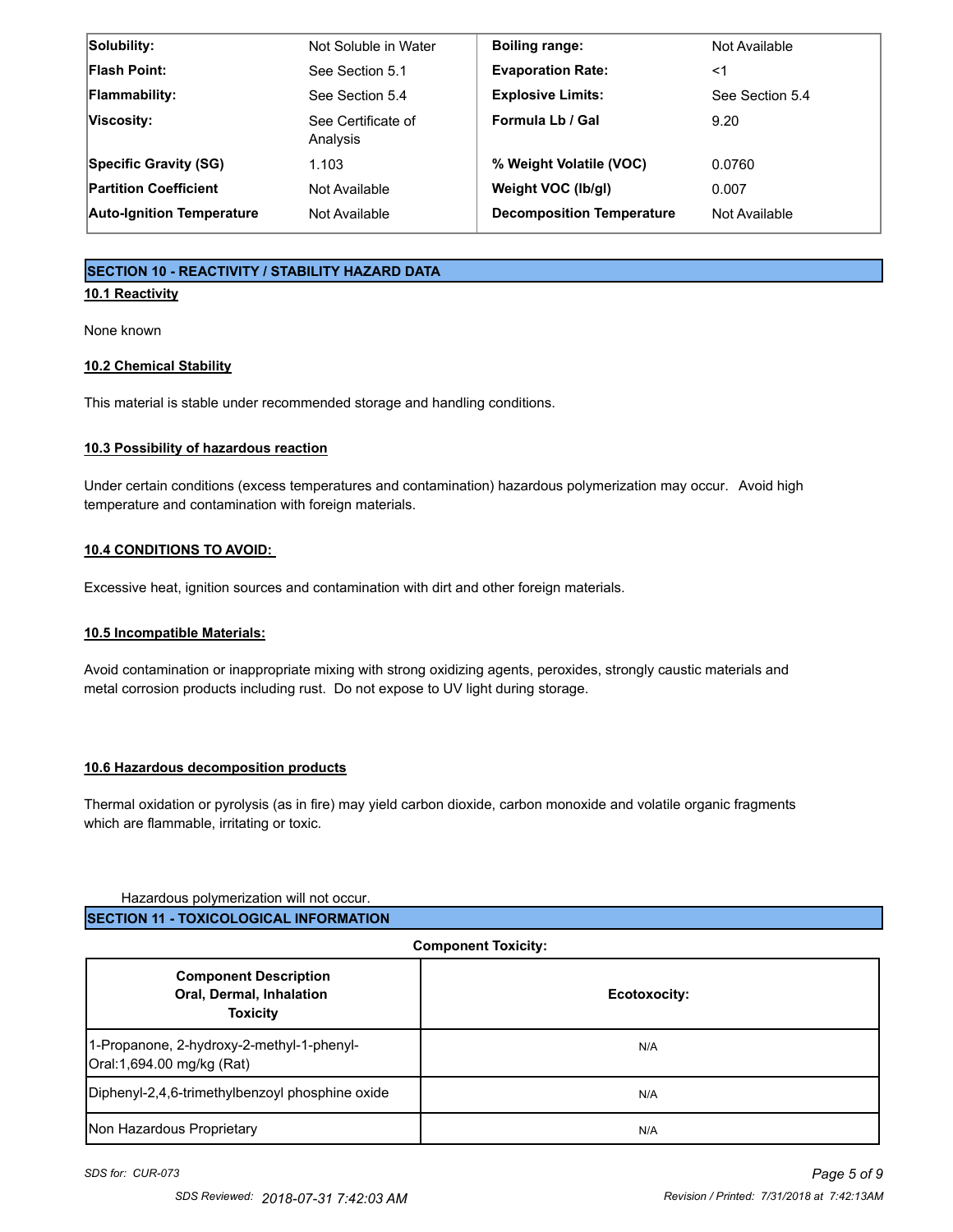**TOXICOLOGICAL DATA:** Slightly Toxic by injestion. Prolonged or repeated exposure may result in sensitization. **LC50** - No additional information **LD50** - No additional information **MUTAGENICITY:** No additional information **REPRODUCTIVE EFFECTS:** No additional information **CARCINOGENICITY:**

None Known

Carcinogenicity:

#### **SECTION 12 - ECOLOGICAL INFORMATION**

#### **12.1 Toxicity**

No determination has been made on ecological impact. However, it is recommended to prevent contamination of the environment with this product, i.e. soil, landfills, drains, sewers, surface waters, etc.

#### **12.2 Persistence and degradability**

No determination has been made on ecological impact. however, it is highly recommended to prevent contamination of the environment with this product, i.e. soil, landfills, drains, sewers, surface waters, etc

#### **12.3 Bioaccumulative potential**

No determination has been made on ecological impact. However, it is highly recommended to prevent contamination of the environment with this product, i.e. soil, landfills, drains, sewers, surface waters, etc.

#### **12.4 mobility in soil**

No determination has been made on ecological impact. However, it is highly recommended to prevent contamination of the environment with this product, e.i. soil, landfille, drains, sewers, surface waters, etc.

#### **SECTION 13 - DISPOSAL CONSIDERATIONS**

#### **13.1 Waste Water methods**

If material becomes a waste, it does not meet the criteria of a hazardous waste as defined under the Resource Conservation and Recovery Act (RCRA) 40 CFR 261 as supplied. Dispose of this material in accordance with all applicable federal, state, provincial, and local laws and regulations.

#### **SECTION 14 - TRANSPORTATION INFORMATION**

Transport this product in accordance with all applicable laws and regulations . This product, as supplied, is not regulated nor classified as a hazardous material/dangerous good by United States Department of Transportation (DOT) , the International Civil Aviation Organization (ICAO), the International Maritime Organization (IMO), the Canadian Transportation of Dangerous Goods Act (TDG), or the International Air Transport Association (IATA).

**14.1 UN Number:** Not Applicable

**14.2 UN Proper Shipping Name:** Not Applicable

**14.3 Transport Hazard Class:** Not Applicable **DOT (49 CFR)/IATA/IMDG Hazard Class:** Not Applicable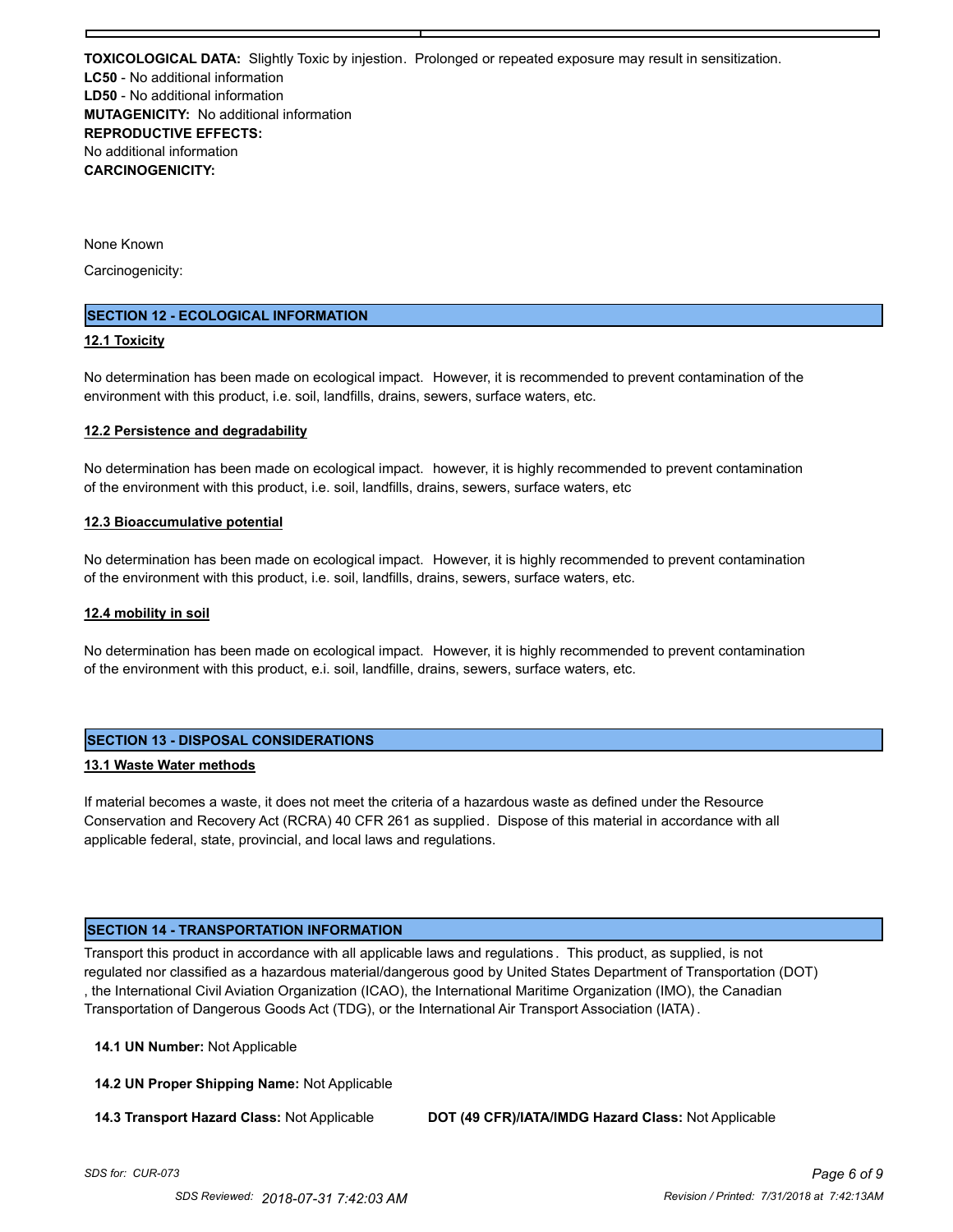#### **SECTION 15 - REGULATORY INFORMATION**

#### **15.1 Safety, Health and Environmental regulations / legislation specific for the substance or mixture**

This safety data sheet has been formatted to the best of our ability in accordance to Directive 67/548/EEC or Directive 1999/45EC, American National Standards Institute (ANSI) and contains hazard criteria and all information required by the Canadian Controlled Products Regulation (CPR) in regard to this product.

**Clean Air Act - Ozone Depleting Substances (ODS):** This product and its components do not contain Ozone Depleting Substances.

**Canadian Inventory Status:** Components of this product are currently listed on the Canadian Domestic Substance List (DSL) or the Canadian Non-Domestic Substance List (NDSL).

**Coalition of Northeastern Governors (CONEG):** This product meets the requirements of CONEG pertaining to heavy metals total content of no more than 100 PPM. No heavy metals are added as a part of the formulation, but raw materials may contain residual parts per million as naturally occurring elements.

**European Inventory Status:** Components of this product are listed on the European Inventory of Existing Commercial Substances (EINECS), the European List of Notified Chemical Substances (ELINCS), or are exempt from being listed.

**Food and Drug Administration (FDA) Food Packaging Status:** Components of this product have not been cleared by FDA for use in food packaging and/or other applications as an indirect food additive .

**European Union Directive 2011/65/EC Restriction of Hazardous Substances (RoHS):** This product is in compliance with the requirements of the RoHS2 Directive.

#### **California Proposition 65 RTK:**

The following components of this mixture are listed under California Proposition 65:

- None

If CAS numbers 13463-67-7 and/or 1333-86-4 are listed they are not supplied in respirable form.

**The following substances from Section 3.2 are considered to be PBT, or vPvB**

- None

The Following Components are listed on REACH ANNEX XIV - None

The Following Components are listed on REACH ANNEX XVII

- None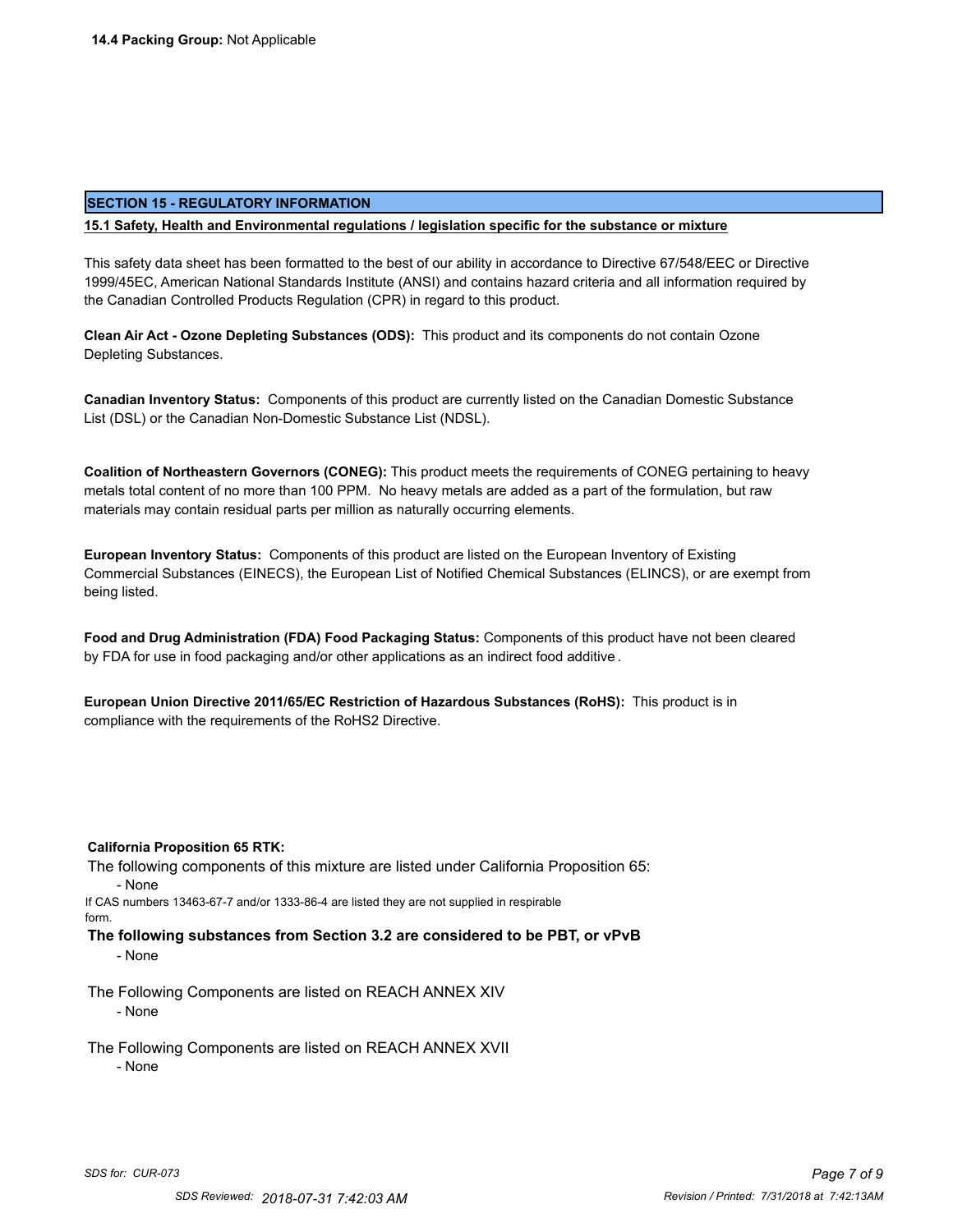**REACH** : This product is compliant with the registration of the REACH Regulation (EC) No. 1907/2006 as all its components are either excluded, exempt and/or preregistered.

The following Substances of Very High Concern are present (updated June 27, 2018 to review for the 191 SVHC) - None

The following RoHS2 2011/65/EU components are present

- None

**Superfund Amendments and Reauthorization Act of 1986 (SARA) Title III: Section 302:**

- None

#### **Superfund Amendments and Reauthorization Act of 1986 (SARA) Title III: SARA 313:**

 This product contains the following components that are regulated under the Toxic Chemical Release Reporting requirements 40 CFR 372:

- None

**Global Inventories:** The components of these products are listed in the following or exempt from listing:

| Europe (EINECS):     | Yes |
|----------------------|-----|
| USA (TSCA):          | Yes |
| Canada (DSL):        | Yes |
| Japan (ENCS):        | Yes |
| Philippines (PICCS): | Yes |
| China (IECSC):       | Yes |
| Australia (AICS):    | Yes |
| Korea (KECI):        | Yes |
| New Zealand (NZloC): | Yes |
| Taiwan (ECSI):       | Yes |
|                      |     |

#### **SECTION 16 - OTHER INFORMATION Hazardous Material Information System (HMIS) National Fire Protection Association (NFPA)** Flammability **HMIS & NFPA Hazard Rating HEALTH 2 Legend 1 FLAMMABILITY 1 \* = Chronic Health Hazard** Health Instability **2 1 0 = INSIGNIFICANT** PHYSICAL HAZARD **1 1 = SLIGHT** PERSONAL PROTECTION **C 2 = MODERATE 3 = HIGH** Special

**HMIS® ratings** are a registered trade and service mark of the National Paint and Coatings Association with the following scale:

\* = Chronic health effect PPE Index

- 4 = Severe Hazard A = Safety Glasses
- $3 =$  Serious Hazard  $B =$  Safety Glasses and Gloves
- 2 = Moderate Hazard C = Safety Glasses, Gloves and Protective Apron
- 1 = Slight Hazard D = Face Shield, Gloves and Protective Apron
- 0 = Minimal Hazard E = Safety Glasses, Gloves and Respirator

### **Definitions**

TWA - Time Weighted Average